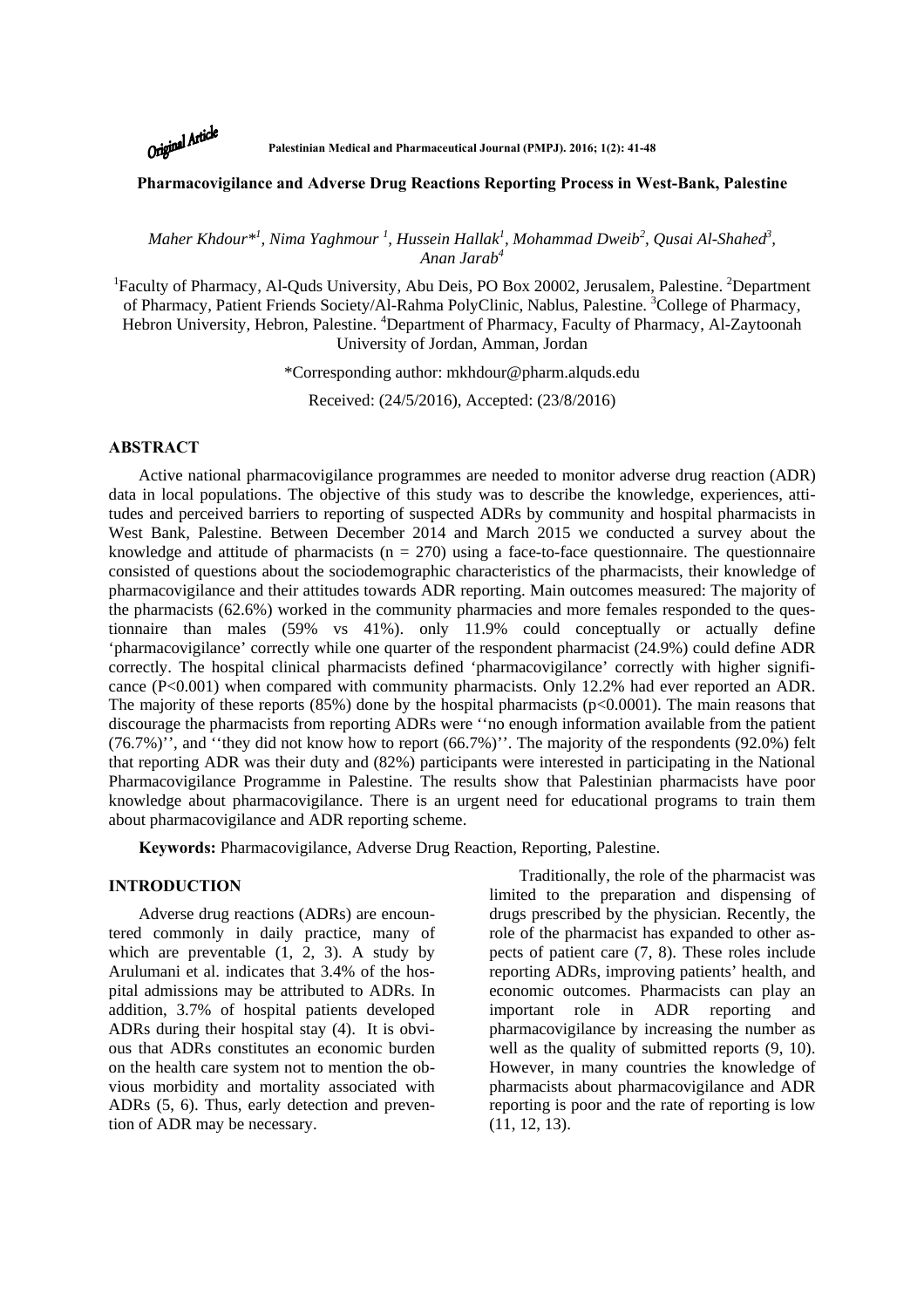Till this published paper, there is no pharmacovigilance center in Palestine; however efforts from the Palestinian Ministry of Health and Pharmacist association are commence to establish a Palestinian pharmacovigilance center. In order to enhance the role of health professionals in spontaneous reporting in the near future, it might be necessary to conduct an analysis of practice; attitude and knowledge of health care professional in order to design strategies that modify and enhance reporting.

Evaluating the knowledge, behaviors and experiences of pharmacists relating to spontaneous reporting of ADRs is very important and lacking in Palestine. When pharmacists have sufficient knowledge of the ADR reporting process, they can improve other healthcare professionals' knowledge about ADR reporting (14). To the best of our knowledge no studies have evaluated pharmacists' knowledge and attitudes toward ADRs reporting in the hospital and community settings in Palestine. Our study was in the unique position to assess their understanding and knowledge about the Pharmacovigilance and spontaneous ADRs reporting scheme. Therefore the objective of this study was to describe the knowledge, experiences, attitudes and perceived barriers to reporting of suspected ADRs by community and hospital pharmacists in West Bank, Palestine.

# **MATERIALS AND METHODS**

# **Study design, settings and study subjects**

This is a cross-sectional study that was conducted in four of the largest cities in West Bank Palestine; Ramallah, Hebron, Bethlehem and Nablus. The study commenced in December 2014 and continued for 3 months. Two hundred and seventy (270) pharmacists were included in the study with a response rate of 77.1%. Pharmacists from all specialties working in hospitals, independent and chain pharmacies were enrolled in the study after obtaining an informed consent. Those who were not willing to participate or did not return the questionnaire within the stipulated time were excluded.

#### **Questionnaire**

The final form of the questionnaire consisted of 25 questions was designed using the precedence set by similar studies, (15-18) to obtain information regarding the demographics of the respondents, knowledge regarding the ADR reporting system, attitude and practice of ADR reporting, and the factors that encouraged and discouraged reporting. Content validity was assessed by distributing the questionnaire to small randomly selected group of Palestinian pharmacists recruited to complete the validation process. The initial draft of questionnaire was hand delivered to those pharmacists to help review the structured questionnaire and perform any amendments needed.

## **Data collection and ethical consideration**

Well trained team consists of four pharmacist researchers visited each pharmacy and invited community and hospital pharmacists to participate in the study after explaining the aims of the study. A written consent form was obtained from each participant who wished to participate in the study. Participants were told that all information provided was completely confidential and the results would be presented anonymously.

#### **Statistical Analysis**

Student's t-test was used to compare continuous data. The  $x^2$  test was used to compare categorical data. All p-values presented are twotailed. P-Values<0.05 were considered statistically significant. The analyses were performed using SPSS version 19.0.

#### **RESULTS**

### **Demographics**

A total of 350 registered pharmacy practitioners were approached. Only 270 responded to the survey with 270 pharmacists having all questions completely answered. The average response rate was 77.1%. The demographics of the respondents are presented in Table 1. The mean age of the pharmacists was 32.9 (SD=6.5) years, with varying degree of education, 77% with Bachelor degree in Pharmacy, 11% with Master Degree; 4% with Pharm. D. and only 2% with Ph.D. More females responded to the question-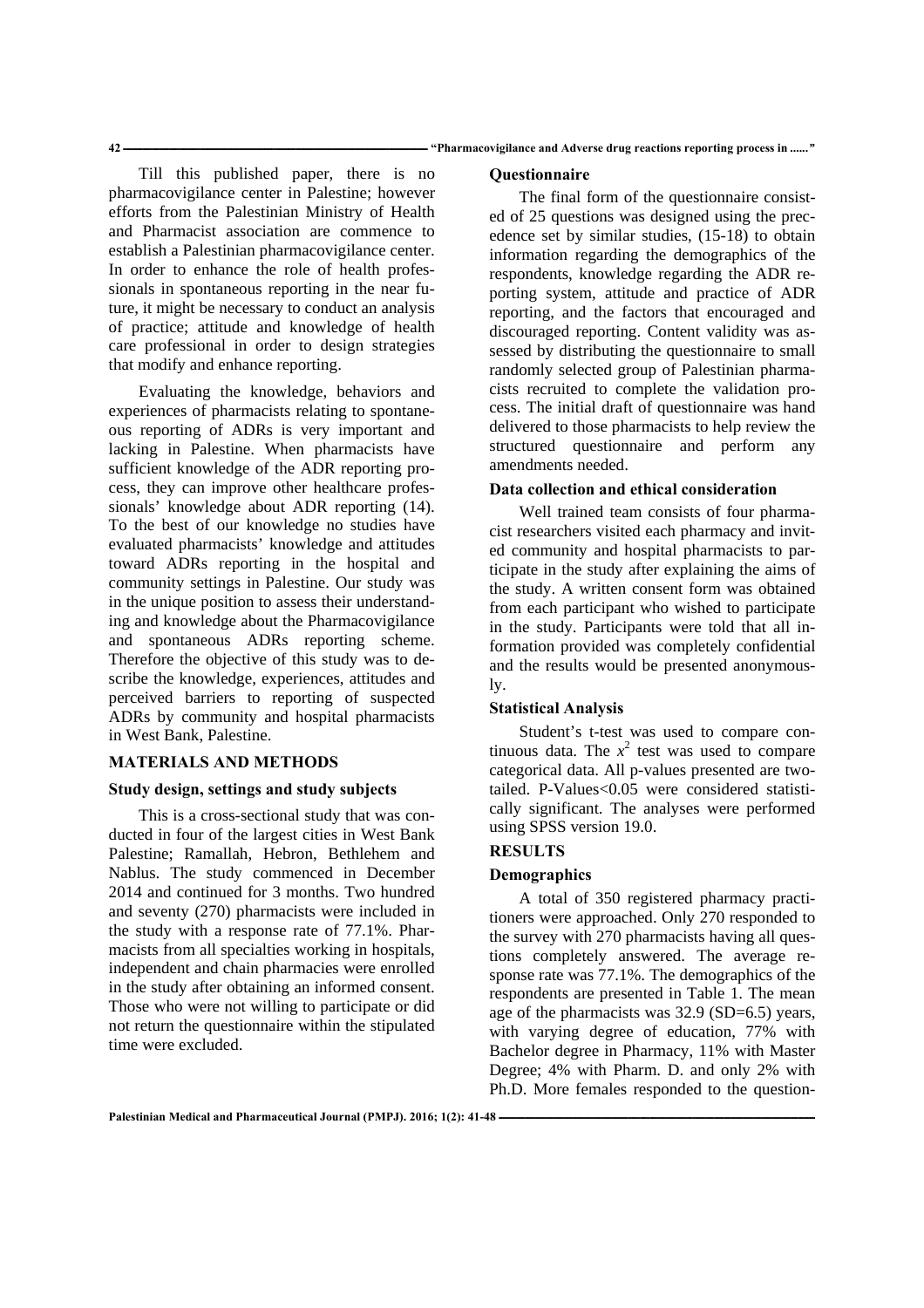#### **Khdour, et al. ـــــــــــــــــــــــــــــــــــــــــــــــــــــــــــــــــــــــــــــــــــــــــــــــــــــــــــــــــــــــــــــــــــــــــــــــــــــــــــــــــــــــــــــــــــــــــــــــــــــــــــــــــــــــــــــــــــــــــــــــــــــــــــــــــ 43**

naire than males (59% vs 41%). The majority of the pharmacists (62.6%) worked in the community pharmacies and their experience in practice ranged from 1 to 26 years, the median years of experience were 6.8 years.

| Table (1): Demographic information for partici- |  |
|-------------------------------------------------|--|
| pated Pharmacists $(n=270)$ .                   |  |

| <b>Variables</b>             | Frequency (%) |  |  |  |
|------------------------------|---------------|--|--|--|
| Age (in years)               |               |  |  |  |
| $20 - 29$                    | 143<br>(53.0) |  |  |  |
| $30 - 39$                    | 99<br>(36.7)  |  |  |  |
| $\overline{>}40$             | 28<br>(10.4)  |  |  |  |
| Mean (SD)                    | 33.1<br>(5.8) |  |  |  |
| Gender                       |               |  |  |  |
| Female                       | 159<br>(58.9) |  |  |  |
| Male                         | 111<br>(41.1) |  |  |  |
| <b>Experience (in years)</b> |               |  |  |  |
| $<$ 5                        | 61<br>(22.6)  |  |  |  |
| $5 - 10$                     | 136 (50.4)    |  |  |  |
| >10                          | 73 (27.0)     |  |  |  |
| Degree of education          |               |  |  |  |
| Diploma                      | 8<br>(2.9)    |  |  |  |
| Bachelor degree              | 213 (78.9)    |  |  |  |
| Master degree                | 27 (10.0)     |  |  |  |
| Pharm D degree               | 16(6.0)       |  |  |  |
| PhD degree                   | 6<br>(2.2)    |  |  |  |
| <b>Employment status</b>     |               |  |  |  |
| <b>Community Pharmacy</b>    | 169(62.6)     |  |  |  |
| Hospital Pharmacy            | 79 (29.3)     |  |  |  |
| pharmaceutical industry      | 10<br>(3.7)   |  |  |  |
| sales and marketing          | 8<br>(2.9)    |  |  |  |
| Academic                     | 4<br>(1.5)    |  |  |  |

SD: Standard Deviation, Pham D: Doctor of Pharmacy. PhD: Doctor of Philosophy.

|  |  |  |  | Table $(2)$ : Patient counseling about ADR, $n$ (%) for 270 respondents. |
|--|--|--|--|--------------------------------------------------------------------------|
|  |  |  |  |                                                                          |

# **Pharmacist counseling, knowledge regarding pharmacovigilance and ADR reporting**

Pharmacists were asked to define the terms 'pharmacovigilance' and 'adverse drug reaction'. The open-ended questions were evaluated according to the WHO's definition.

Of the responding pharmacists, only 11.9% could conceptually or actually define 'pharmacovigilance' correctly while one quarter of the respondent pharmacist (24.9%) could define ADR correctly. The hospital clinical pharmacists defined 'pharmacovigilance' correctly with higher significance (P<0.001) when compared with community pharmacists. Significant difference was also found between the Pharm D Pharmacists and Bachelor degree pharmacist (P<0.001) for the definition of ADR. Only 23 (22%) of the participants said that they were familiar with the ADR reporting process. The responses to knowledge items are illustrated in Table 2; about half of the pharmacists only ever discuss ADR with the patients, prescribers or colleagues. Very few (11.2%) of the participants said they reported ADRs when they occurred and most of those from hospital pharmacists (p<0.0001). The main reasons for not reporting ADRs; (71.5%) said that they were not aware of the method of reporting, (11.6%) said that ADR reporting was the duty of physicians and hospital pharmacists, and 4 (8.3%) said that all ADRs are familiar and already reported in the medication leaflet.

| <b>Questions</b>                                                                                                                | <b>Never</b> | Rarely    | <b>Sometimes</b> | Frequently | <b>Always</b>          |
|---------------------------------------------------------------------------------------------------------------------------------|--------------|-----------|------------------|------------|------------------------|
| How often do you ask your patient if $\vert 0 \rangle$ he/she is allergic to medications?                                       |              | 24(8.8)   | 81 (30.0)        | 65(24.1)   | 100(37.0)              |
| How often do you ask a female if she $\begin{bmatrix} 0 \\ \text{is} \\ \text{teratogenic/} \end{bmatrix}$ abortive medication? |              | 11(4.1)   | 43(15.9)         | 81 (30.0)  | 135(50.0)              |
| How often do you counsel your pa-<br>tients about ADRs that they may expe-<br>rience from their medication?                     | 3(1.1)       | 24(8.8)   | 52(19.3)         | 78 (28.9)  | $\overline{113(41.9)}$ |
| How often do you discuss an ADR<br>with your pharmacist colleague?                                                              | 13(4.8)      | 24(8.8)   | 54 (20.0)        | 75 (27.8)  | 104(38.5)              |
| How often do you discuss an ADR<br>with the prescriber?                                                                         | 27(10.0)     | 83 (30.7) | 68 (25.2)        | 41(15.2)   | 51(18.9)               |

ADR: Adverse Drug Reaction

**ــــــــــــــــــــــــــــــــــــــــــــــــــــــــــــــــــــــــــــــــــــــــــــــــــــــــــــــــــــــــــــــــــــ Palestinian Medical and Pharmaceutical Journal (PMPJ). 2016; 1(2): 41-48**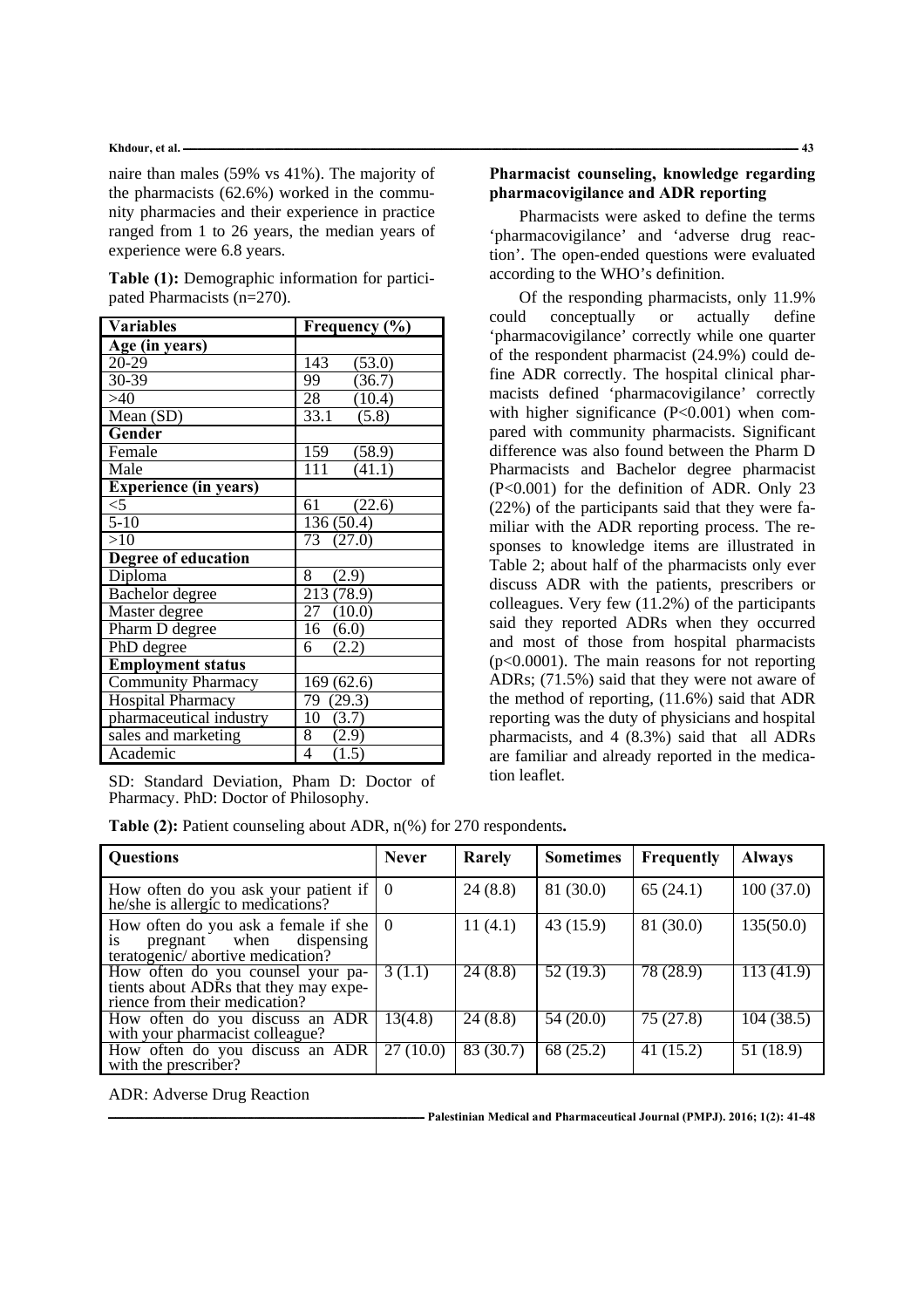# **Experience of ADR reporting**

The experience and practice of ADRs reporting by pharmacists is shown in Table 3. It is obvious that about (245, 90.7%) of the pharmacists had noticed at least one ADR in a patient per a year, while only (33, 12.2%) had ever reported an ADR. The majority of these reports (85%) done by the hospital pharmacists (p<0.0001). Reporters mostly submitted their documentation to their hospitals, but also some submitted directly to the drug manufacturer.

**Table (3):** Pharmacists Practice toward ADRs reporting procedure.

| <b>Questions</b>                                                | <b>Number</b>  | $\frac{0}{0}$ |
|-----------------------------------------------------------------|----------------|---------------|
| How often do the patients report you ADRs of medications?       |                |               |
| More than once a week                                           | 62             | 23.0          |
| Once a month                                                    | 83             | 30.7          |
| A few times a year                                              | 100            | 37.0          |
| <b>Never</b>                                                    | 25             | 09.3          |
| Have you ever reported any ADR??                                |                |               |
| Yes                                                             | 33             | 12.2          |
| N <sub>o</sub>                                                  | 237            | 87.8          |
| Do you know what is the period within which you should report a |                |               |
| serious ADR experienced by a patient?                           |                |               |
| Yes                                                             | 14             | 5.2           |
| N <sub>o</sub>                                                  | 256            | 94.8          |
| Do you know to whom you should report the ADRs?                 |                |               |
| The Ministry of health (MOH)                                    | 87             | 32.2          |
| The pharmaceutical association                                  | 25             | 9.3           |
| Drug Company                                                    | 127            | 47.0          |
| Prescriber                                                      | 27             | 10.0          |
| Others                                                          | $\overline{4}$ | 1.50          |
| How do you prefer to report the ADRs?                           |                |               |
| A phone call to drug company                                    | 70             | 25.9          |
| The representative of the drug company                          | 57             | 21.1          |
| Using adverse drug reaction reporting form                      | 102            | 37.8          |
| Mail via internet                                               | 35             | 13.0          |
| Others                                                          | 6              | 2.2           |

ADRs: Adverse Drug Reactions.

Pharmacists were also asked about their preferred method of reporting ADR, 37.8% of them believed that using a specific form was their preferred method of reporting, while 25.9%, 21.1%, and 13.0% preferred to report via phone calls to the drug company, informing the representative of the drug company verbally or by using internet, respectively

# **Pharmacists Attitudes toward Pharmacovigilance and ADR reporting process**

There were 7 questions related to the perceptions of the pharmacists towards ADR reporting and pharmacovigilance. In general, the respondents had a positive attitude towards ADR reporting and pharmacovigilance. The majority of the respondents (92.0%) believed that we need a pharmacovigilance centre in this country and (87%) felt that reporting ADR was their duty. n (82%) participants were interested in par-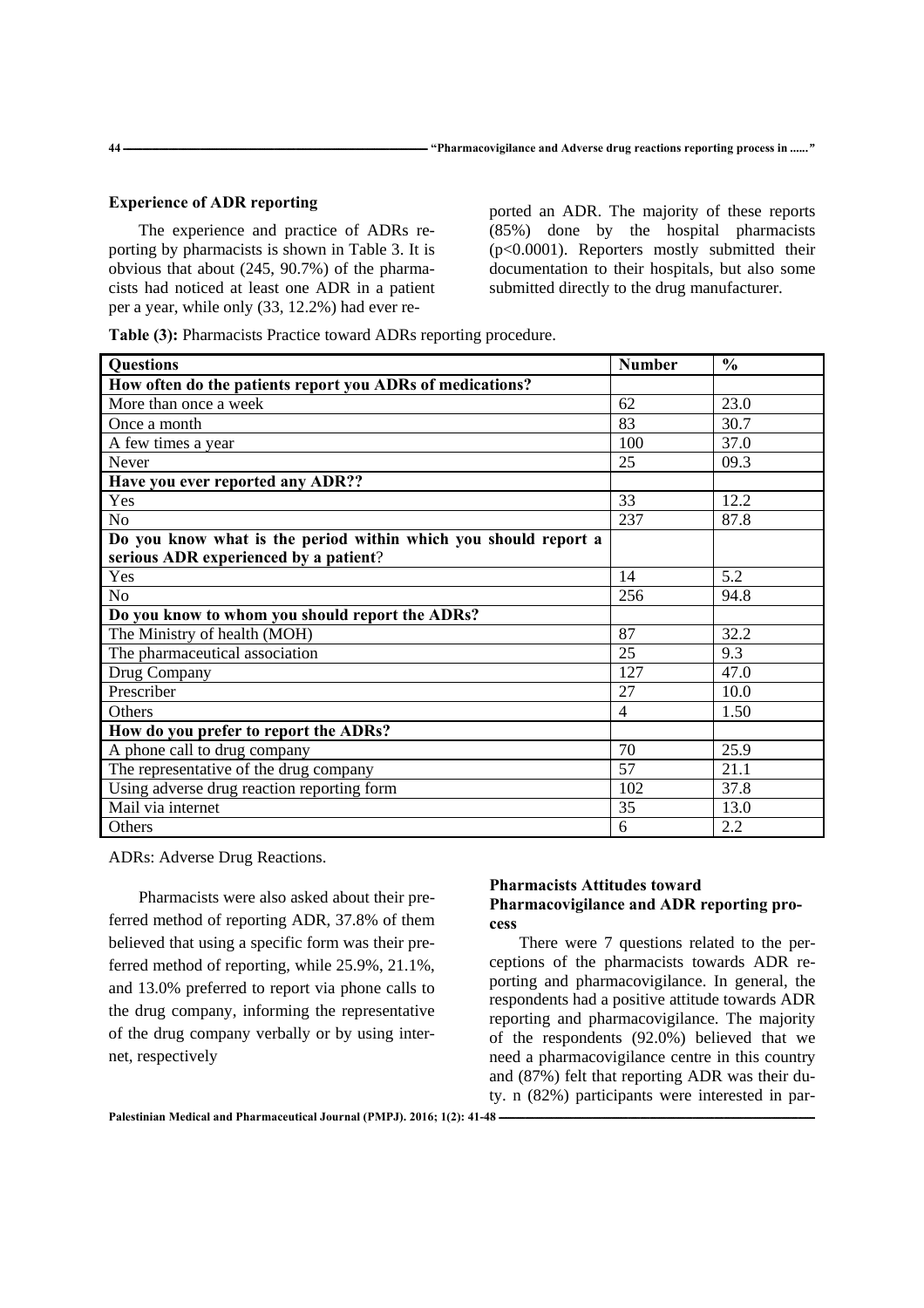## Khdour, et al. <u>2006 and 2007 and 2008 and 2008 and 2008 and 2008 and 2008 and 2008 and 2008 and 2008 and 2008 and 2008 and 2008 and 2008 and 2008 and 2008 and 2008 and 2008 and 2008 and 2008 and 2008 and 2008 and 2008 and</u>

ticipating in the National Pharmacovigilance Programme in Palestine. However, the majority felt that they weren't adequately trained in ADR reporting process. The details regarding the responses of pharmacists about their attitudes towards ADR reporting and pharmacovigilance are listed in Table 4.

| <b>Questions</b>                                                          | <b>Yes</b> | N <sub>0</sub> | <b>Not Sure</b> |
|---------------------------------------------------------------------------|------------|----------------|-----------------|
| Do you believe that we need a<br>pharmacovigilance centre in this country | 248 (91.9) | 13(4.8)        | 9(3.3)          |
| Do you think reporting ADR is a pharmacist's<br>duty?                     | 221 (81.9) | 24(8.9)        | 25(9.3)         |
| Do you believe reporting ADRs will improve<br>patient safety?             | 256 (94.8) | 11(4.1)        | 3(1.1)          |
| Are you interested in participating in the ADRs<br>reporting system?      | 221 (81.9) | 32(11.9)       | 17(6.3)         |
| Reporting ADRs causes inconvenience in the<br>working place               | 24(8.9)    | 218 (80.7)     | 28(10.4)        |
| Do you feel that you are adequately trained in<br>ADR reporting?          | 32(11.9)   | 229 (84.8)     | 9(3.3)          |
| Does your workplace encourage you to report<br>an ADR?                    | 221 (81.9) | 32(11.9)       | 17(6.3)         |

**Table (4):** Pharmacists' attitudes towards the reporting of suspected ADR's (n=270).

# ADRs: Adverse Drug Reactions

Factors influencing the pharmacists to report ADRs were evaluated in this study. Most of pharmacist indicated that they report reactions of serious nature, unusual reactions, and reactions that have been not reported before. Factors that may discourage the pharmacists to report

ADRs were also illustrated in table 5. The main reasons that discourage the pharmacists from reporting ADRs were ''no enough information available from the patient (76.7%)'', ''they did not know how to report (66.7%)'' and ''The ADR is too trivial to report (67.1%).

**Table (5):** Factors that may discourage pharmacists to report ADRs.

| <b>Item</b>                                                        | Agree      | <b>Disagree</b> | <b>Not Sure</b> |
|--------------------------------------------------------------------|------------|-----------------|-----------------|
| Uncertain association between the drug and the adverse<br>reaction | 153(56.7)  | 86 (31.9)       | 31(11.5)        |
| The ADR is too trivial to report                                   | 183 (67.8) | 68 (25.2)       | 19(7.0)         |
| Concern that a report will generate extra work                     | 89 (33.0)  | 148 (54.8)      | 33(12.2)        |
| Lack of confidence in discussing the ADRs with the pre-<br>scriber | 137(50.7)  | 113(41.9)       | 20(7.4)         |
| No enough information available from the patient                   | 197(73.0)  | 59 (21.9)       | 14(5.2)         |
| Lack of time to fill in a report                                   | 116(43.0)  | 132 (48.9)      | 22(8.1)         |
| Fear of legal liability / Fear of facing legal problems            | 121 (44.8) | 118 (43.7)      | 31(11.5)        |
| Consider it the doctors' responsibility                            | 35(13.0)   | 213 (78.9)      | 22(8.1)         |
| Did not know how to report                                         | 191 (70.7) | 54 (20.0)       | 25(9.3)         |

ADRs: Adverse Drug Reactions.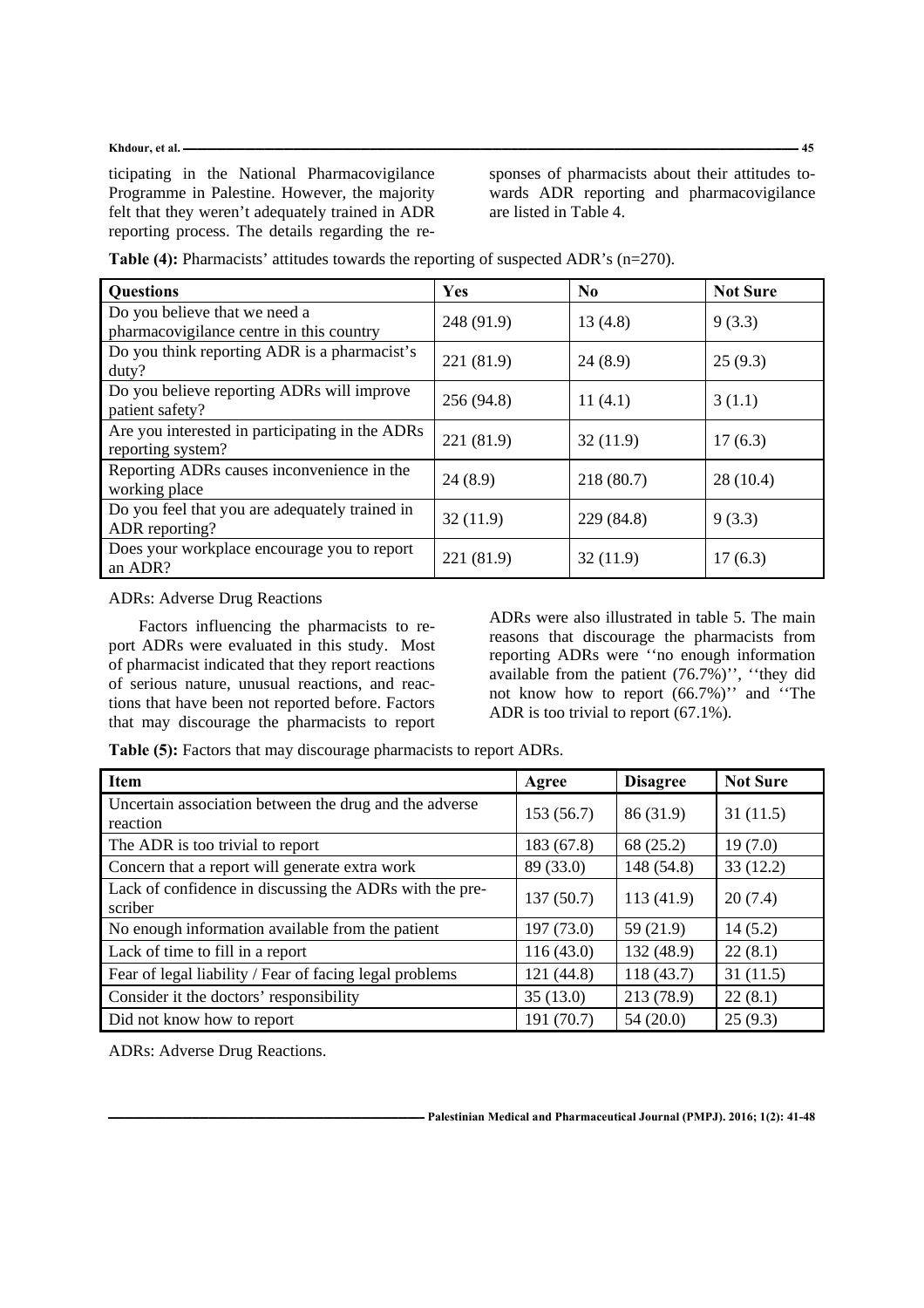## **DISCUSSION**

According to our knowledge, this is the first study from West Bank, Palestine which evaluates the Knowledge, practice and attitudes of the pharmacists towards pharmacovigilance. The present study firstly demonstrates that the majority of the pharmacists in West Bank have insufficient knowledge about pharmacovigilance and ADRs reporting process. There are several reports from other countries which commonly emphasize the problem of the ADR under-reporting among pharmacists (19-22).

Despite the lack of knowledge in the majority of pharmacists, the present study revealed that hospital pharmacists was better knowledgeable compared to community pharmacists in ADR reporting procedures. This may be attributed to the fact that hospital pharmacists are in direct contact with other health care professionals such as physicians and nurses who are more often involved in the identification of potential ADRs, thus they are more exposed to situations where there is a need to manage or to report such adverse effects.

Previous study showed that hospital pharmacists report 20 times more frequently than community pharmacists, this was due to the fact that the hospital pharmacist was better educated and informed about pharmacovigilance practice (19).

About half of the pharmacists 47% in this study believed that if they want to report ADRs they will send their report to drug Company or their representatives; this revealed the need for authorized organization for reporting ADR in Palestine.

Spontaneous reporting programs are the most widely reporting programs operate on the basis that all ADRs should be reported despite uncertainty about a causal relationship. Even in the developed countries where the pharmacovigilance programs are wellestablished, a high level of under‑reporting is documented (23-25). The majority of study participants believed of the importance of the presence of pharmacovigilance center in this country and considered ADRs reporting to be a natural

task for pharmacists, as well as main responsibility of all healthcare providers, however ADRs reporting is extremely low regardless these positive attitudes, similar to other studies (20, 26). However Pharmacist can play a major role in preventing ADRs reporting. In the developing countries, patients prefer to contact pharmacists first for any consultation regarding their medications because they easily accessed healthcare providers. Therefore, pharmacists need to take a more active role in the assessment and decision making concerning the safety of patient medications.

In the present study it was noted that also hospital pharmacists have insufficient knowledge of pharmacovigilance practices and reporting process. The main reasons for underreporting of ADRs are no enough information available from the patient, they did not know how to report and the ADR is too trivial to report. These findings were similar to results of a study performed on pharmacists in other countries (27-29). Pharmacists and other healthcare providers should consider ADRs reporting as an obligation at their working places and ADRs reporting systems in hospitals should be a priority basis for the success of the pharmacovigilance programs and the better clinical management of the patients.

Previous studies have demonstrated that knowledge and attitudes play an important role on ADR reporting (19). Furthermore, attitudes may be modifiable variables. Granas et al. (20) have shown that pharmacists' reporting-related attitudes can be significantly modified in a positive manner following educational programs that influence the ADR reporting. Developing a written hospital policy, better cooperation with clinicians, training, simplifying the system, allocation of time for ADR reporting, publicity and Promotion will improve the ADR reporting among Pharmacists and other healthcare professionals. In this country further studies needed to evaluate the influence of the education and training programs on the ADR reporting behaviors.

The main limitations of this study that the study findings could not be generalized to all community and hospital pharmacists as more

Palestinian Medical and Pharmaceutical Journal (PMPJ). 2016; 1(2): 41-48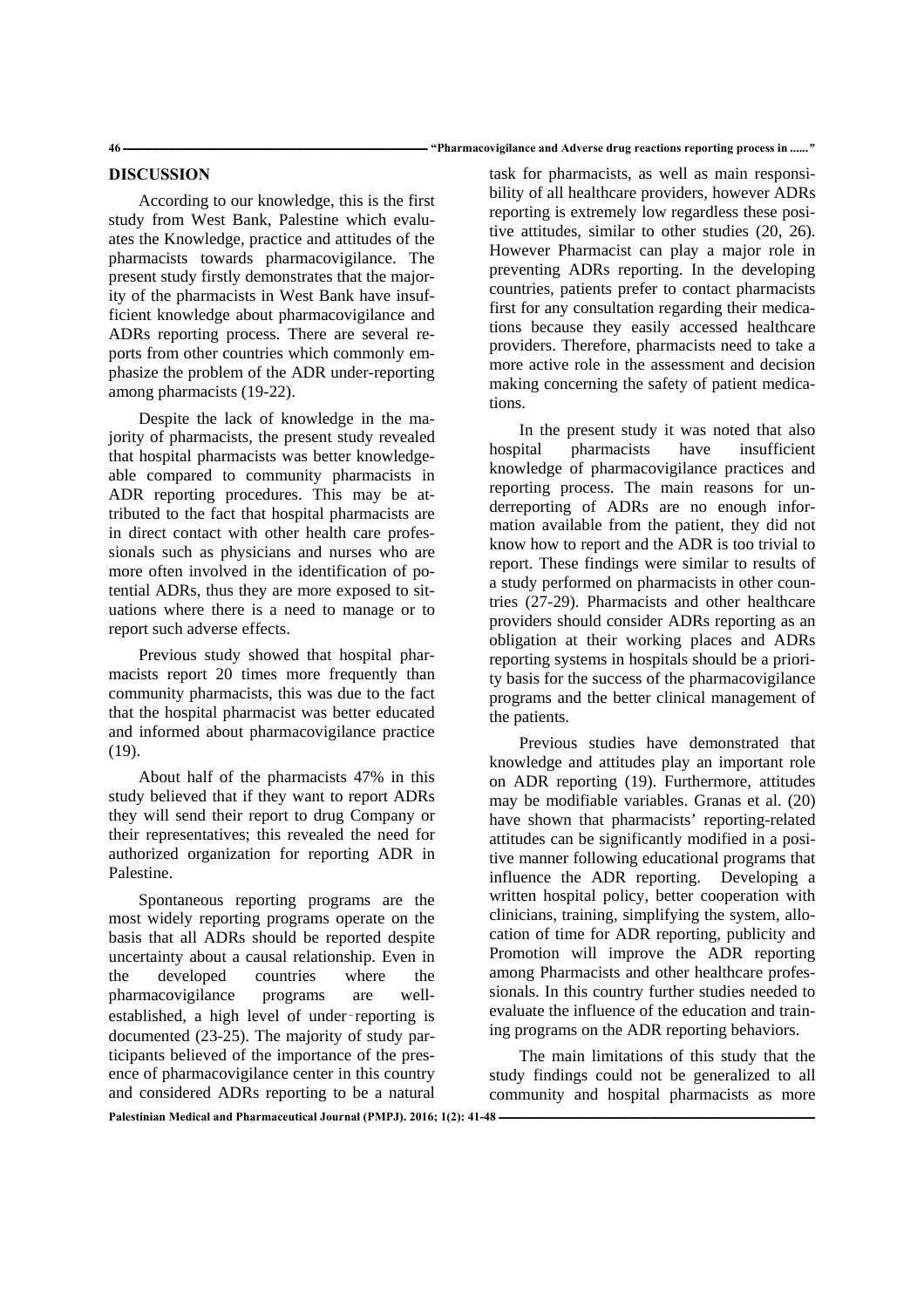#### **Khdour, et al. ـــــــــــــــــــــــــــــــــــــــــــــــــــــــــــــــــــــــــــــــــــــــــــــــــــــــــــــــــــــــــــــــــــــــــــــــــــــــــــــــــــــــــــــــــــــــــــــــــــــــــــــــــــــــــــــــــــــــــــــــــــــــــــــــــ 47**

national studies needed. Also we are aware of some methodological weaknesses of our study; as the questionnaire relied on pharmacists' selfrated assessment of their own practice and attitudes, pharmacists might have been unwilling to reveal their practice deficiencies.

# **CONCLUSIONS**

The results show that Palestinian pharmacists have poor knowledge about pharmacovigilance. There is an urgent need for educational programs to train them about pharmacovigilance and ADR reporting scheme.

# **CONFLICT OF INTERESTS**

The authors report no conflicts of interest in this manuscript.

## **REFERENCES**

- 1) Lazarou J, Pomeranz BH, Corey PN. Incidence of adverse drug reactions in hospitalized patients: A meta-analysis of prospective studies. JAMA. f1998; 279: 1200–5.
- 2) Bates DW, Cullen DJ, Laird N, Peterson LA, Small SD, Servi D, *et al*. Incidence of adverse drug events and potential adverse drug events. Implications for prevention. J Am Med Assoc 1995; 274; 29-34.
- 3) Ramesh M, Pandit J, Parthasarathi G. Adverse drug reactions in a south Indian hospital-their severity and cost involved. Pharmacoepidemiol Drug Saf 2003; 12: 687-92.
- 4) Arulmani R, Rajendran SD, Suresh B. Adverse drug reaction monitoring in a secondary care hospital in South India. Br J Clin Pharmacol 2007; 65: 210-6.
- 5) Wasserfallen JB, Livio F, Buclin T, Tillet L, Yersin B, Biollaz J. Rate, type and cost of adverse drug reactions in emergency department admissions. Eur J Intern Med 2001; 12: 442-7.
- 6) Goettler M, Schneeweiss S, Hasford J. Adverse drug reactionmonitoring—cost and benefit considerations. Part II: Cost and preventability of adverse drug reactions leading to hospital admission.

Pharmacoepidemiol Drug Saf 1997; 6 (Suppl 3):S79-90.

- 7) Hepler, C., Strand, L., 1990. Opportunities and responsibilities in pharmaceutical care. Am. J. Hosp. Pharm. 47, 533–43.
- 8) Manley, H.J., Carroll, C.A., 2002. The clinical and economic impact of pharmaceutical care in end-stage renal disease patients. Semin Dial 15 (1), 45–9.
- 9) Gedde-Dahl, A., Harg, P., Stenberg-Nilsen, H., Buajordet, M., Granas, A.G., Horn, A.M., 2007. Characteristics and quality of adverse drug reaction reports by pharmacists in Norway. Pharmacoepidemiol. Drug Saf 16, 999–1005.
- 10) Kees, V.G., Olsson, S., Couper, M., de Jong-van den Berg, L., 2004. Pharmacists' role in reporting adverse drug reactions in an international perspective. Pharmacoepidemiol. Drug Saf. 13, 457–64.
- 11) Oreagba, I.A., Ogunleye, O.J., Olayemi, S.O., 2011. The knowledge, perceptions and practice of pharmacovigilance amongst community pharmacists in Lagos state, south west Nigeria. Pharmacoepidemiol. Drug Saf. 20, 30–5.
- 12) Su, C., Ji, H., Su, Y., 2010. Hospital pharmacists' knowledge and opinions regarding adverse drug reaction reporting in NorthernChina. Pharmacoepidemiol. Drug Saf 19, 217–22.
- 13) Vessal, G., Mardani, Z., Mollai, M., 2009. Knowledge, attitudes, and perceptions of pharmacists to adverse drug reaction reporting in Iran. Pharm. World Sci 31, 183–7.
- 14) Khalili, H., Mohebbi, N., Hendoiee, N., Keshtkar, A.A., Dashti Khavidaki, S., 2012. Improvement of knowledge, attitude and perception of healthcare workers about ADR, a pre- and postclinical pharmacists' interventional study. BMJ Open. 2, e000367.
- 15) Green C, Mottram D, Rowe P and Pirmohamed M; Attitudes and knowledge of hospital pharmacists to adverse drug reaction reporting. Br. J. Pharmacol. 2001; 51(1): 81–6.

**ــــــــــــــــــــــــــــــــــــــــــــــــــــــــــــــــــــــــــــــــــــــــــــــــــــــــــــــــــــــــــــــــــــ Palestinian Medical and Pharmaceutical Journal (PMPJ). 2016; 1(2): 41-48**